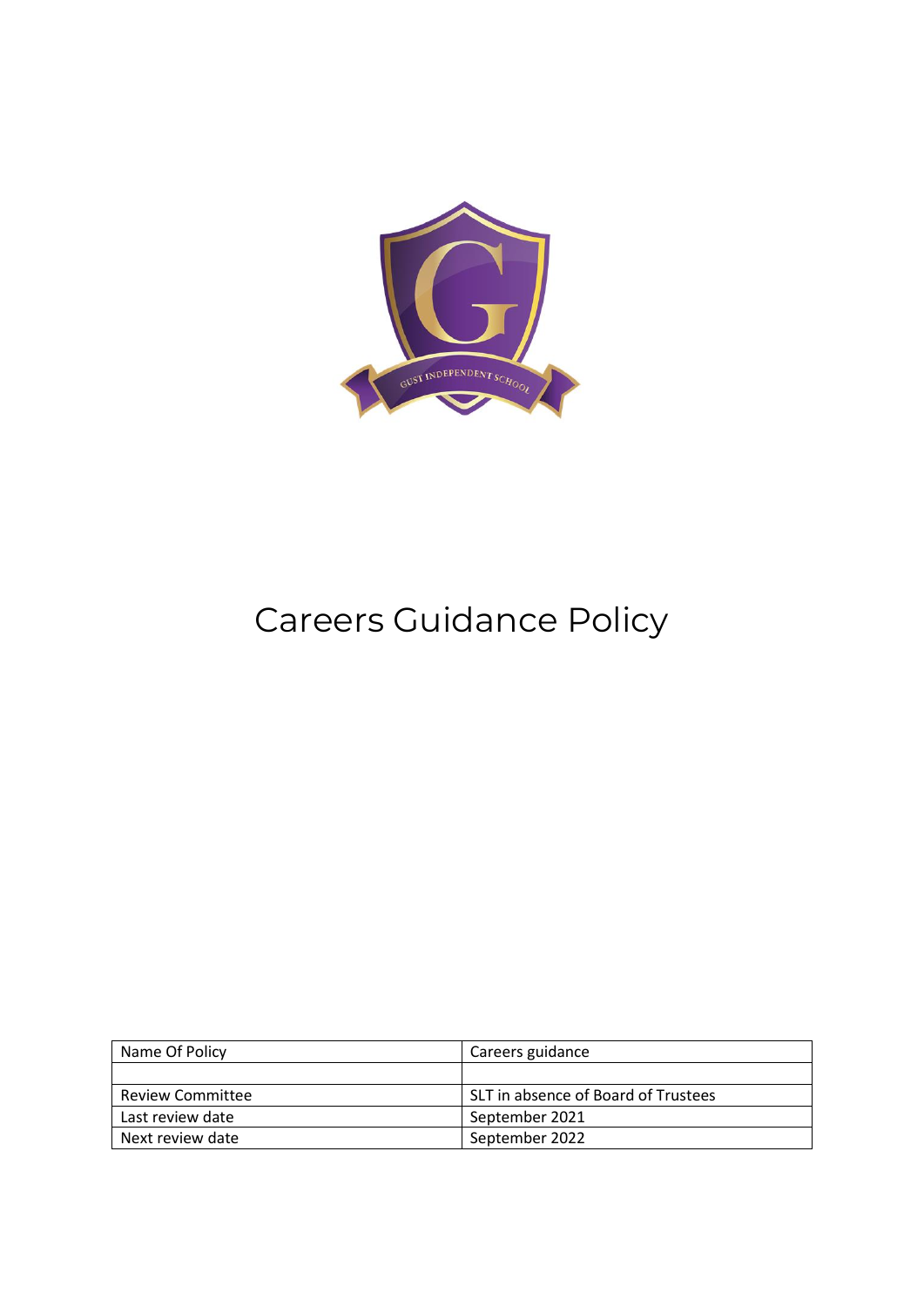## **1. Introduction**

1.1 The Education Act 2011 places a statutory duty on schools to secure access for pupils to independent and impartial careers guidance that promotes the best interests of the pupils to whom it is given and includes information on all options available to them, including apprenticeships and other work-based learning. The DfE re-issued statutory guidance in April 2014 on how this should be implemented to which schools must have regard in carrying out the new duty. This relates to the 'Inspiration Vision Statement' September 2013.

Key points in the Statutory Guidance

The duty on schools, to secure independent careers guidance for all year 8-13 pupils, is intended to expand advice and guidance for young people

The duty on schools, to secure independent careers guidance for all year 8-13 pupils, is intended to expand advice and guidance for young people so they are inspired and motivated to fulfil their potential. Schools should help every pupil develop high aspirations and consider a broad and ambitious range of careers. Inspiring every pupil through more real-life contacts with the world of work can help them understand where different choices can take them in the future.

1.2 There is in any event an obvious case for stating the School's position on this important area and Trustees reaffirm their long standing commitment to ensuring high quality careers guidance that promotes pupils' best interests and meets their real needs.

## **2. Definitions**

2.1 **Advice and Guidance** refers to a coherent programme of activities that inform, inspire and motivate young people, preparing them for work and helping them to understand where different education and training choices could take them in the future. (DfE statutory guidance 2014)

2.2 **Independent** "is defined as external to the school" (DfE statutory guidance 2014). The School does not interpret this to mean that it has no role in quality assuring an independent service provided to its pupils.

2.3 **Impartial** "is defined as showing no bias or favouritism towards a particular education or work option" (DfE statutory guidance 2014).

2.4 **Promote the best interests of the pupils to whom it is given** is interpreted in this School to include a requirement that advice must not depress pupils' reasonable aspirations/possible attainment. It must take into account their potential life-long careers not just their immediate 16+, 17+ or 18+ placements.

## **3. The Role of the School**

3.1 The School will secure and (when necessary) pay for independent and impartial careers guidance advice. This may take many different forms, including information evenings, outside speakers in PSHE and general studies programmes, careers fairs, meetings with mentors, transition meetings for vulnerable and SEN pupils and advice given on work experience programmes as well as face-to-face interviews with an independent adviser.